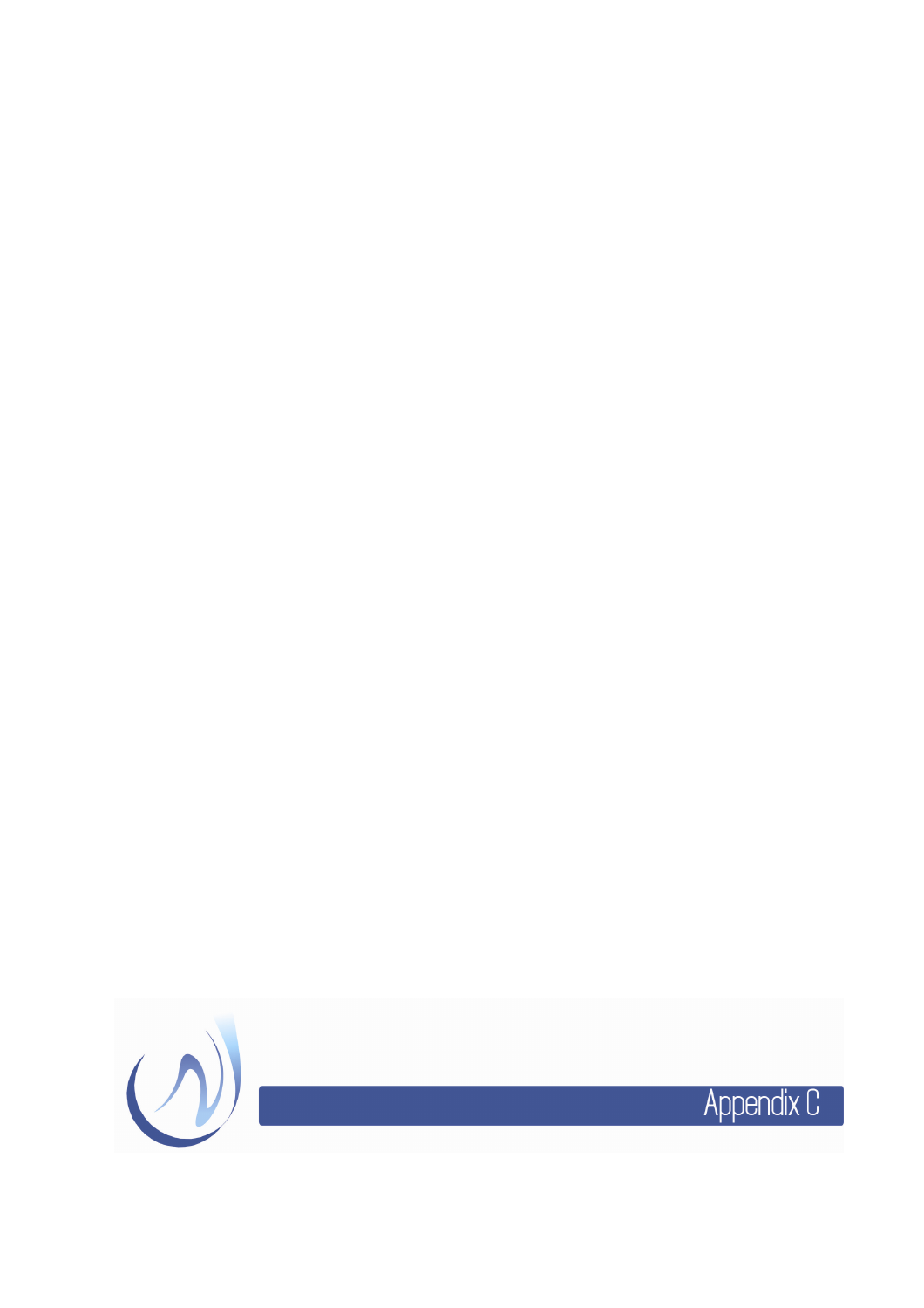## **APPENDIX C:** Q100 Including and Excluding the 2011 Event in FFA

Table C 1: Estimated 1% AEP Peak Flood Level (Including and Excluding 2011 Event in FFA) and 2011 Peak Flood Level for Location on the Brisbane River

| Location                                                 | <b>Estimated 100y</b><br><b>ARI Peak Flood</b><br>Level including<br>2011 event<br>$(9,500 \text{ m}^3/\text{s})$<br>(mAHD) | <b>Estimated 100y</b><br><b>ARI Peak Flood</b><br>Level excluding<br><b>2011 event</b><br>$(9,000 \text{ m}^3/\text{s})$<br>(mAHD) | Approximate<br>January 2011<br><b>Peak Flood</b><br>Level (mAHD) |
|----------------------------------------------------------|-----------------------------------------------------------------------------------------------------------------------------|------------------------------------------------------------------------------------------------------------------------------------|------------------------------------------------------------------|
| 13 Bridge St., Redbank (off-bank)                        | 16.81                                                                                                                       | 16.23                                                                                                                              | 17.21                                                            |
| Cnr. Ryan St. and Woogaroo St., Goodna                   | 15.96                                                                                                                       | 15.39                                                                                                                              | 16.37                                                            |
| Cnr. Moggill Rd. and Birkin Rd., Bellbowrie (off-bank)   | 14.63                                                                                                                       | 14.08                                                                                                                              | 15.04                                                            |
| Cnr. Thiesfield St. and Sandringham Pl., Fig Tree Pocket | 10.86                                                                                                                       | 10.42                                                                                                                              | 11.22                                                            |
| 312 Long St. East, Graceville                            | 9.76                                                                                                                        | 9.37                                                                                                                               | 10.10                                                            |
| Brisbane Markets, Rocklea                                | 9.51                                                                                                                        | 9.12                                                                                                                               | 9.84                                                             |
| Softstone St., Tennyson (Tennyson Reach Apartments)      | 9.58                                                                                                                        | 9.20                                                                                                                               | 9.90                                                             |
| 15 Cansdale St., Yeronga (off-bank)                      | 8.58                                                                                                                        | 8.24                                                                                                                               | 8.85                                                             |
| 42 Ferry Rd., West End                                   | 6.55                                                                                                                        | 6.26                                                                                                                               | 6.75                                                             |
| 81 Baroona Rd., Paddington (off-bank)                    | 5.77                                                                                                                        | 5.50                                                                                                                               | 5.95                                                             |
| <b>Brisbane City Gauge</b>                               | 4.32                                                                                                                        | 4.07                                                                                                                               | 4.46                                                             |